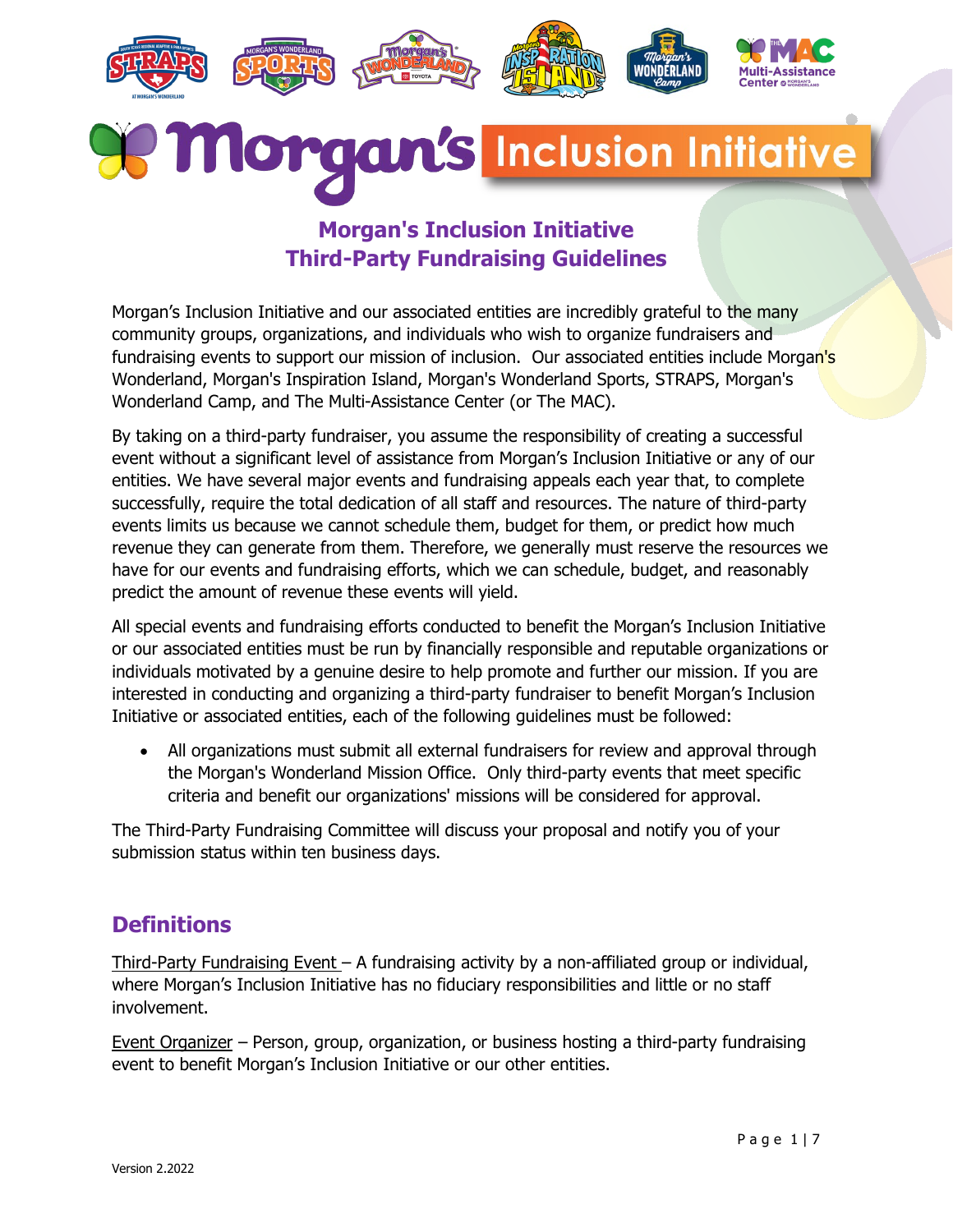

# **Event Application and Approval**

• All organizations must obtain approval from Morgan's Inclusion Initiative before you advertise or hold your event.

- Annual events/initiatives must be submitted for approval each year.
- The Morgan's Inclusion Initiative reserves the right to refuse funds raised at unapproved events and activities.

• All organizations must send funds raised to the Morgan's Inclusion Initiative within 30 days of the event or fundraiser's conclusion.

## **Marketing and Promotion**

• Any requests for the use of the Morgan's Inclusion Initiative logo (or any associated logos including Morgan's Wonderland, Morgan's Inspiration Island, Morgan's Wonderland Sports, STRAPS, Morgan's Wonderland Camp, and The Multi-Assistance Center at Morgan's Wonderland or The MAC), name, likeness, and images must undergo approval. **Morgan's Wonderland has experienced a recent rebrand as of 2019, which includes a revised trademarked logo. To maintain consistent branding, please refrain from using logos and photos that are found on the internet. Once your event is approved, the Morgan's Inclusion Initiative's Mission Office will provide you with our most updated logos, approved photos for use, talking points, and further information.**

• Third-party events may not be represented as events sponsored by or partnering with Morgan's Inclusion Initiative or associated entity.

• Promotions for the event should reflect that Morgan's Inclusion Initiative (or associated entity) is a beneficiary and not conducting the event (i.e., "proceeds from XYZ Golf Tournament will benefit Morgan's Wonderland").

• Organizations must coordinate any contact with the press or other media with Morgan's Inclusion Initiative.

• All promotional materials related to an event benefiting Morgan's Inclusion Initiative or associated entity must be reviewed and approved by the Chief Mission Officer before implementation or distribution (e.g., flyers, press releases, tickets, brochures, posters, etc.).

• All references to Morgan's Inclusion Initiative or our associated entities in publicity and promotional materials for the event or promotion should refer to "Morgan's Inclusion Initiative" or the specific entity.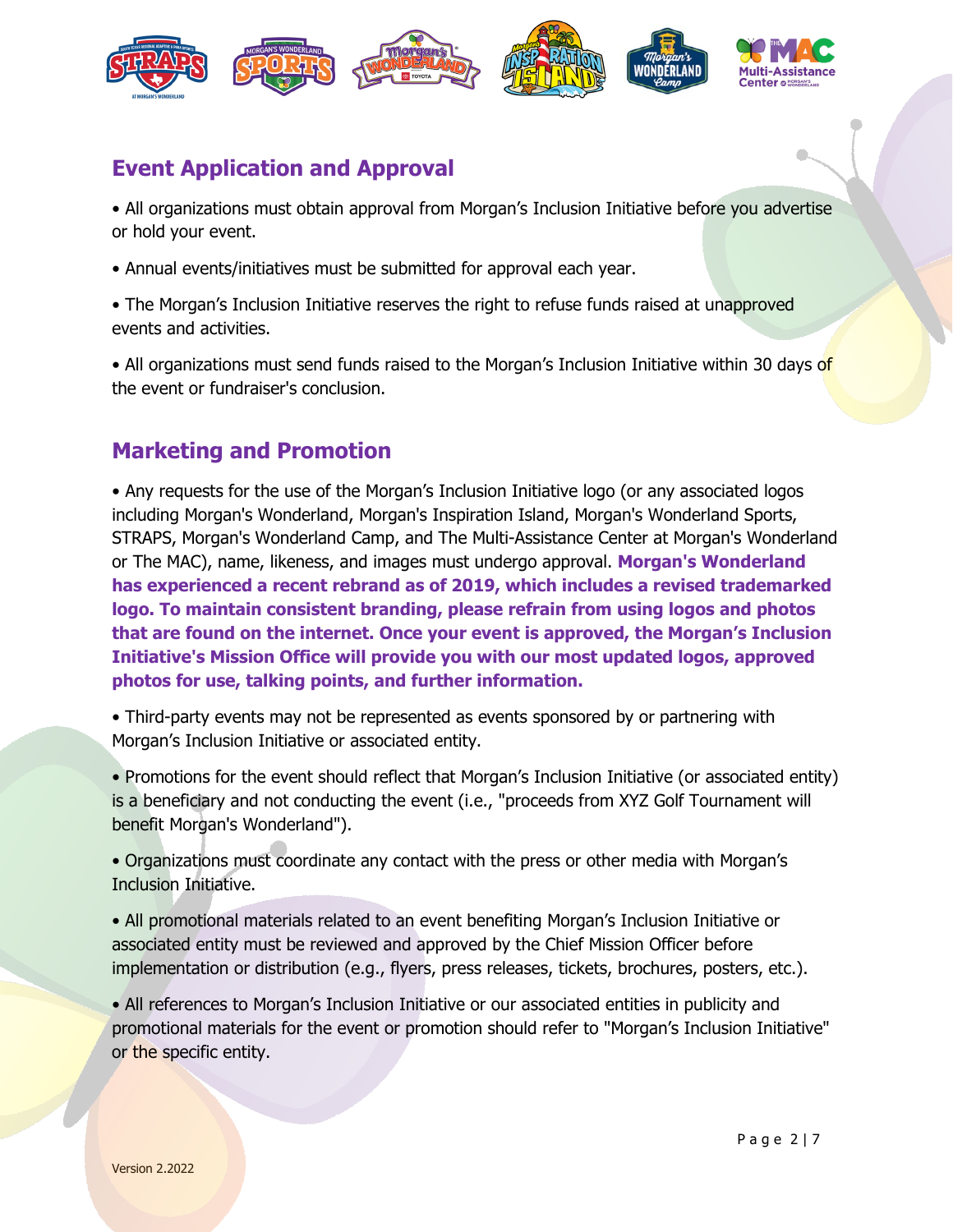

• Fundraisers shall state the terms of the donation Morgan's Inclusion Initiative can expect from the event/campaign (e.g., 50% of profits, one-time donation of \$1,000, or all proceeds). This information must be made specific in event/campaign promotions.

## **Event Expenses**

- Expenses incurred for conducting the event are the hosting organization's responsibility, volunteers, and the event organizer.
- If you must buy goods or services for the event and incur expenses, please consider the following:
	- $\circ$  Morgan's Inclusion Initiative or associated entities will not be liable for any costs or expenses.
	- $\circ$  Morgan's Inclusion Initiative will not reimburse the organizer to purchase goods for a third‐party event. You may not charge and goods or services to the Morgan's Inclusion Initiative or associated entity for any reason.

## **Event Income**

• The event organizers are responsible for handling accounting for the event.

• All donation checks must be made payable directly to the Morgan's Inclusion Initiative. Gifts intended to be restricted to a specific entity must be made out to that entity or specified in advance.

• Only checks payable to the Morgan's Inclusion Initiative (or associated entity) and cash donations clearly labeled with the donor's information will be provided with a tax-deductible acknowledgment letter per IRS and state tax regulations.

• Donations made out to an organizer or other source may be sent a general acknowledgment letter with no value attached.

• A donation solicited on our behalf, whether a contribution is an item or cash, is fully taxdeductible only when it is made directly and entirely to the Morgan's Inclusion Initiative (or associated entity). We will determine what types of gifts can be considered tax-deductible before solicitation or promotion, as we are the only agents that can verify that such a gift was made, and its nature, to the Internal Revenue Service. This information must be made explicitly clear in the promotion of the event/campaign. When a portion of the charge (or "suggested donation") to the participant in a third-party event/campaign is not tax-deductible, a statement to that effect must be included in all appropriate materials.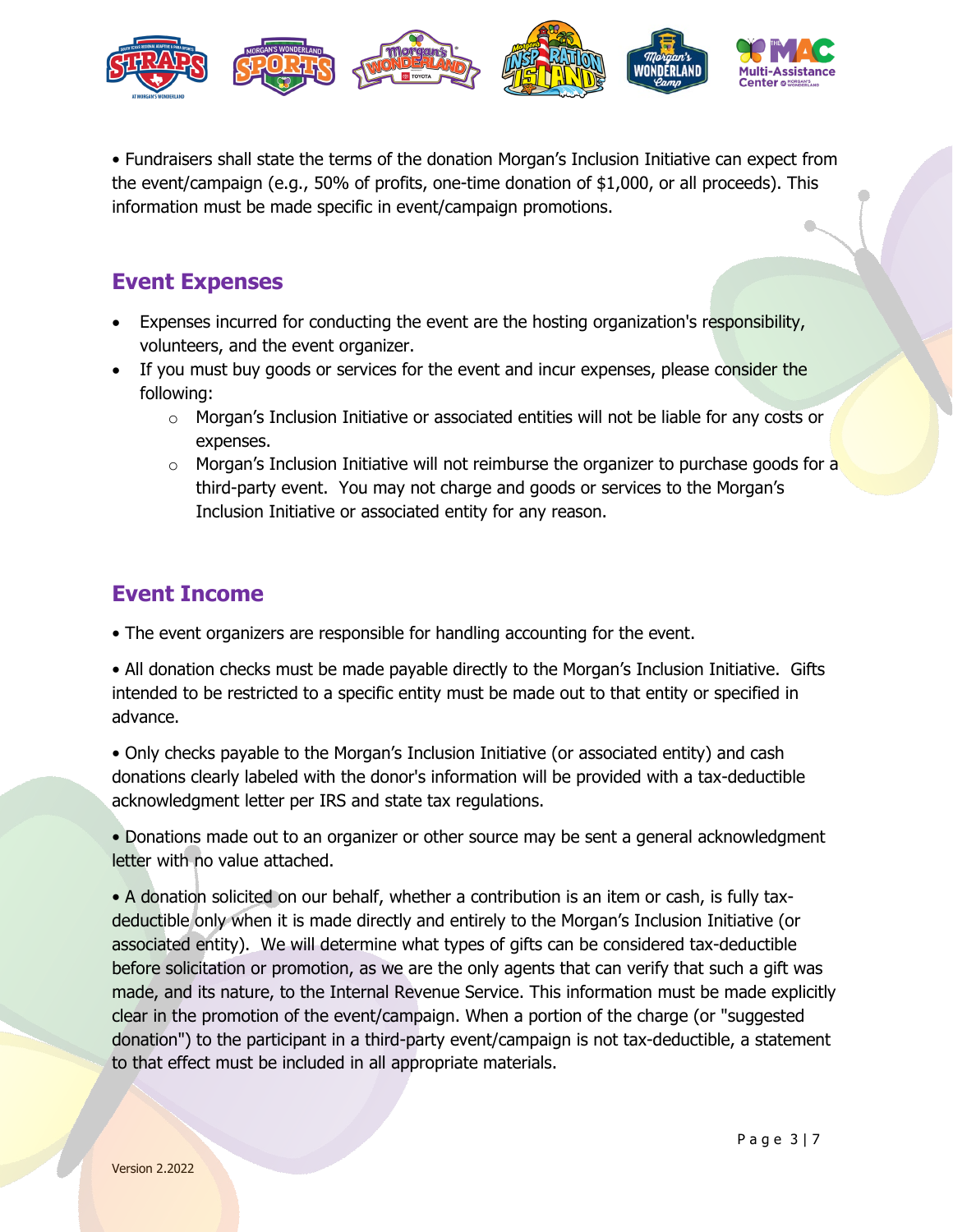

• The event organizer agrees to inform Morgan's Inclusion Initiative of any effort to recruit major financial underwriters to ensure there is no duplication of underwriting efforts already underway.

• Within 30 days following the event, organizers should submit funds payable to Morgan's Inclusion Initiative along with appropriate documentation from individuals and/or businesses regarding their financial donations.

## **How can the Morgan's Inclusion Initiative help with your event?**

Morgan's Inclusion Initiative is extremely appreciative of the organizers who manage third-party events to benefit our programs; however, we are limited in the amount of assistance we can provide a third‐party event.

#### Morgan's Inclusion Initiative can provide the following:

- Advice and suggestions on event planning, if appropriate and feasible.
- Approval of the use of the Morgan's Inclusion Initiative's (or associated entity) name, logo, and images\*.
- Promotional materials for display.

• Acknowledgement and provision of tax receipts for contributions made payable and submitted to Morgan's Inclusion Initiative.

\*Prior approval of event marketing materials where the Morgan's Inclusion Initiative's (or associated entity) name, logo, or images is utilized is not optional.

#### Morgan's Inclusion Initiative is unable to provide the following:

• Assistance in soliciting donations, handling mailings, attending committee meetings, recruiting attendees, and collecting monies.

• Use of the Morgan's Inclusion Initiative's (or associated entity) tax‐exemption number for making any purchases related to your event.

- Guaranteed volunteer, Board Member, or staff attendance at your event.
- Access to donor lists or contacts.
- Responsibility of any nature or kind associated directly or indirectly with the event, including, but not limited to, expenses, purchases, insurance, or liability coverage.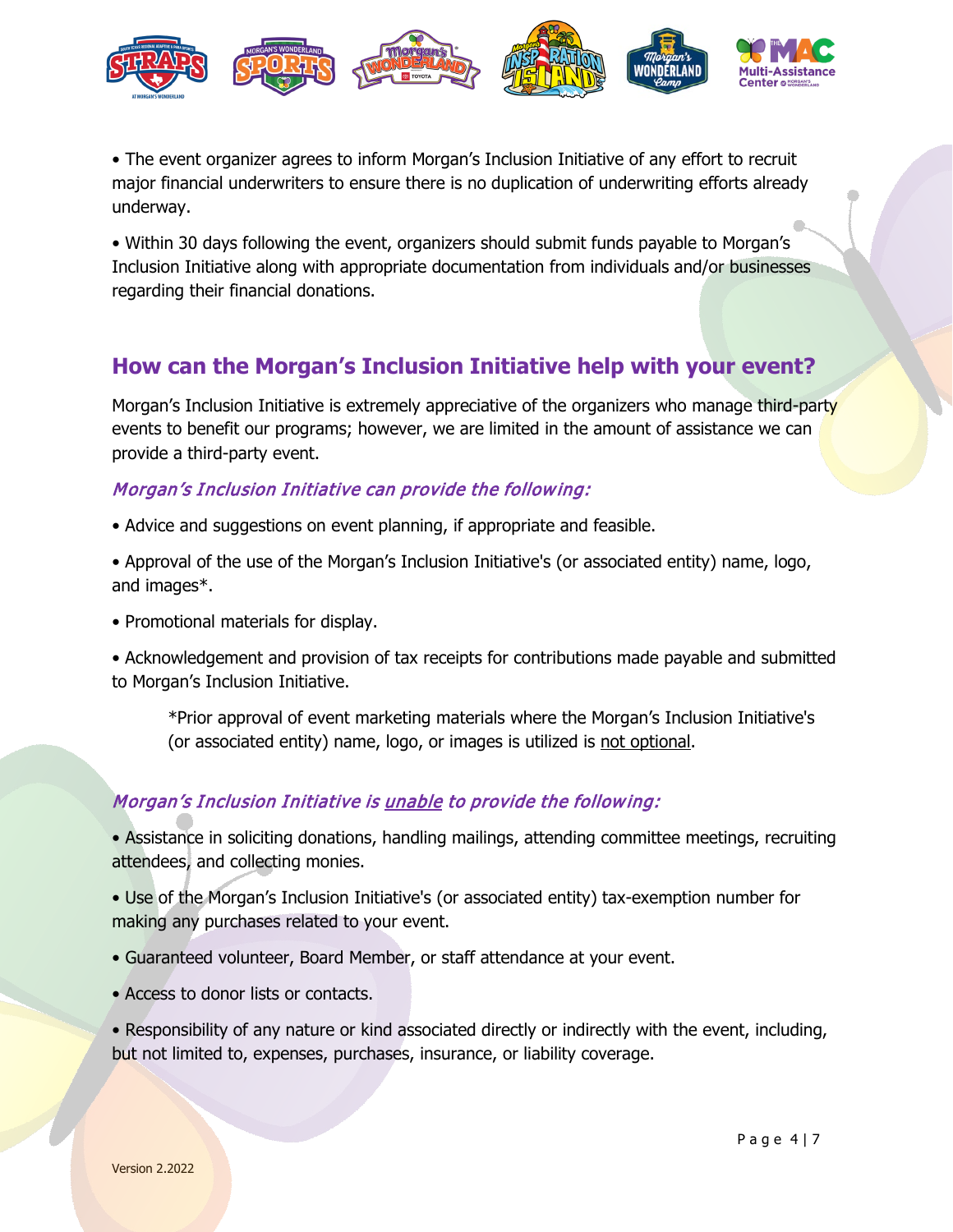

## **Third-Party Event Form**

Thank you for your interest in holding an event or initiative to benefit the Morgan's Inclusion Initiative (or associated entity)! We truly appreciate your efforts; the money you raise is an integral part of our fundraising to promote inclusion in our community.

Please review all Third-Party Fundraising Guidelines before completing this document. Then, submit the completed form (pages 6-8) to Brooke Kearney, Chief Development Officer, at [Inclusion@MorgansWonderland.com.](mailto:Inclusion@MorgansWonderland.com) We will respond to you within ten business days.

## **CONTACT INFORMATION**

| <b>EVENT/INITIATIVE OVERVIEW</b> | Location of event: William Communication of the Communication of the Communication of the Communication of the<br>Has this event been held before? No No No<br>If yes, when, how often (i.e.: annually, quarterly) and with what result?<br>Projected attendance (how many): ______________ |
|----------------------------------|---------------------------------------------------------------------------------------------------------------------------------------------------------------------------------------------------------------------------------------------------------------------------------------------|

Page 5 | 7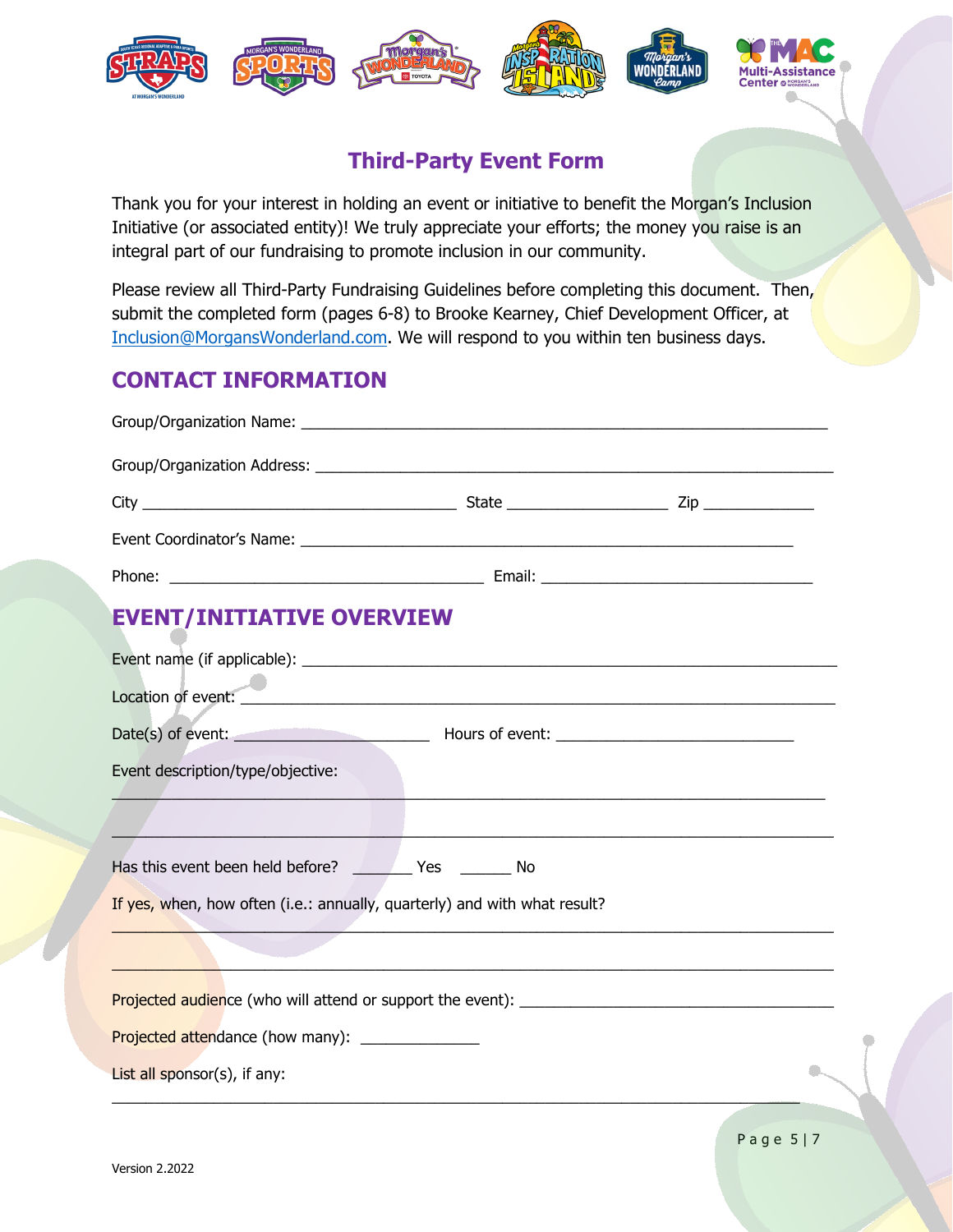

### **FINANCIALS**

#### **Please indicate which entity you wish to restrict your donation to:**

\_\_ Do not restrict- Give to Morgan's Inclusion Initiative benefitting all entities

\_\_ Morgan's Wonderland/Morgan's Inspiration Island \_\_ Morgan's Wonderland Camp

\_\_ Morgan's Wonderland Sports \_\_ STRAPS \_\_ The MAC

What percent of proceeds from the event will go to the above selection? \_\_\_\_\_\_\_\_\_% \*Approved third-party events must donate a minimum of 20% of proceeds

Projected total donation: Minimum \$\_\_\_\_\_\_\_\_\_\_\_\_\_ Maximum \$\_\_\_\_\_\_\_\_\_\_\_

What other organizations will receive part of the income, if any?

## **PUBLICITY**

PLEASE NOTE: Morgan's Inclusion Initiative must review and approve all collateral pieces that use our logo or name before production to ensure that the collateral meets our standards. This approval process happens quickly and can be conducted via email.

 $\_$  , and the set of the set of the set of the set of the set of the set of the set of the set of the set of the set of the set of the set of the set of the set of the set of the set of the set of the set of the set of th

Please indicate the types of promotional activities you may pursue:

| Press Release | <b>Promotional Flyers</b> | <b>PSA</b> | Social Media |
|---------------|---------------------------|------------|--------------|
|               |                           |            |              |

Posters **Thuitations** Website Mass Email Mass Email Algorithment Mass Email Algorithment Mass Email Algorithment

Other (describe) \_\_\_\_\_\_\_\_\_\_\_\_\_\_\_\_\_\_\_\_\_\_\_\_\_

**COLLEGE** 

\_\_\_\_\_ I would like to use the Morgan's Wonderland logo

Full Color \_\_\_\_\_\_\_\_\_\_\_ Black and White\_\_\_\_\_\_

Print Quality (.eps) \_\_\_\_\_\_ Word/PPT/Web Quality (.jpg) \_\_\_\_\_\_\_